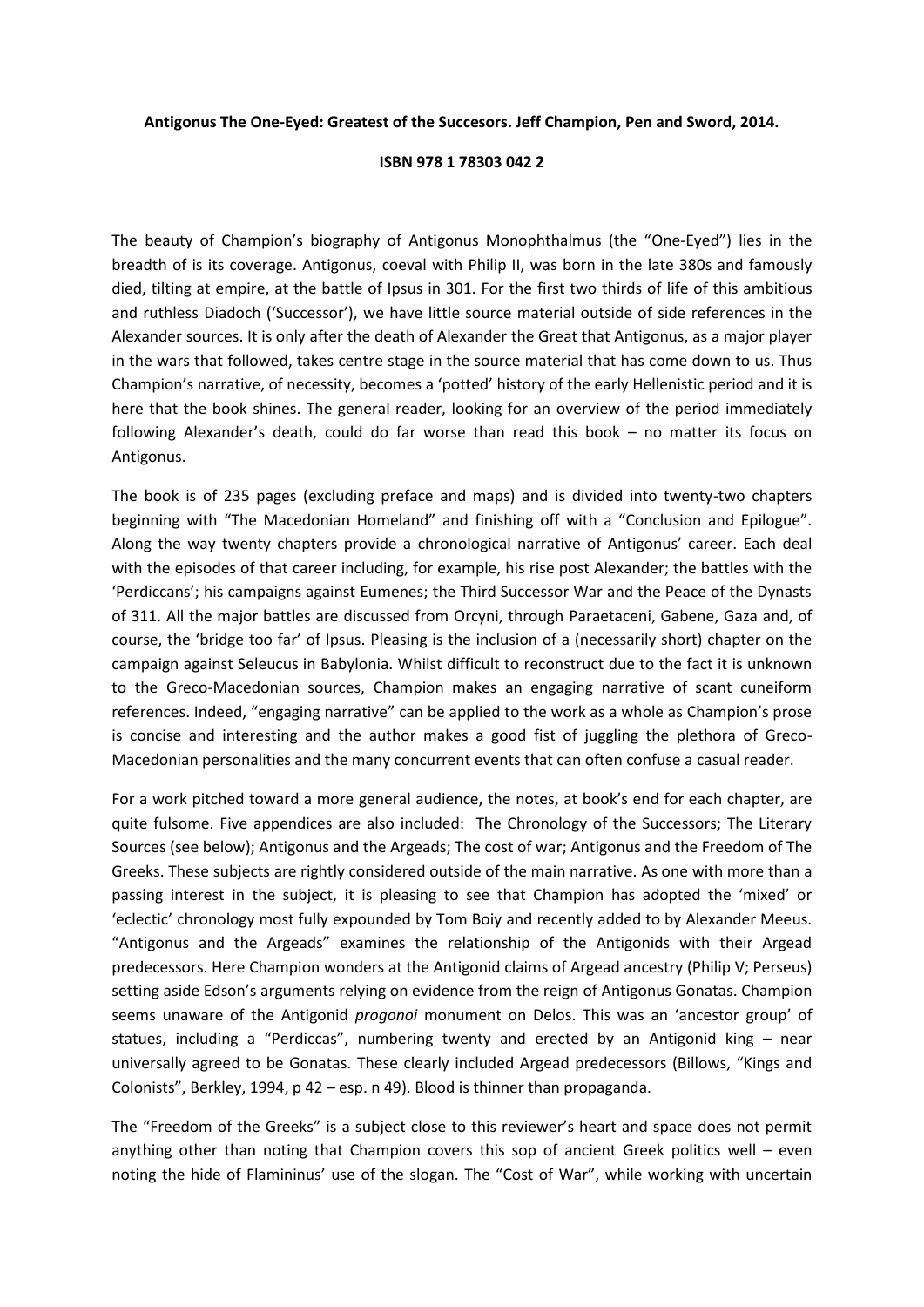evidence, manages to convey the huge sums that the Successors required for their constant wars. Something of an ancient Jessie James, Antigonus' habit of stripping any treasury within reach was clearly a matter of necessity.

Champion's command of the literary (and other) sources is clear. It is a pleasurable feature of the book that each chapter is headed by a quotation from one of those sources which form something of a summary 'prologue'. The main narrative source for this period is Diodorus Siculus who is supplemented by Justin's epitome of Trogus, Plutarch's Lives as well as several minor sources such as Polyaenus, Pausanias, Appian and others. It is Diodorus, though, who provides the backbone and thus it is the Sicilian who necessarily bulks large in Champion's narrative being, as Champion says in his appendix on the sources (p 176), "the most detailed account of the period of the Successors". Champion's approach to Diodorus – it is "more profitable to assess Diodorus' narrative on its own merits" rather than attempting to assign his work to a particular author and then judge its worth "on the perceived reliability of that author" – is correct, if unlikely to endear him to the 'Hieronyman industry'.

The 'standard work' on Antigonus is Billows' "Antigonus Monophthalmus and The Creation of the Hellenistic State" (Berkley, 1990). The reader of Champion's "Antigonus" would be well advised to consider reading that of Billows as well for the latter is, naturally, much referred to throughout. Champion's Antigonus, refreshingly, is a somewhat more 'hard scrabble' figure than that of Billows. Champion eschews several of Billow's more excusatory or admiring views, seeing Antigonus for the far more practical and, at times, ruthless individual he most certainly was. For example, Champion notes (p 146) that Antigonus, under his reformed 'Corinthian League' was hardly to lead the Greeks "as a friend" as Billows claims. Billows' judgement that Antigonus' experience at Priene (334) and actions at Cyzicus in 318 hinted at Antigonus' later attitude towards the Greeks "appears to suppose too much" (p 193). And Antigonus' refusal to pay the Cossaeans for passage in 317 is more likely due to his wish not appear any less than Alexander who also forced a passage rather that any lack of money as Billows somewhat unconvincingly argues (p 47).

Interestingly, while Champion seems largely to disagree with Billows' view that the sources' depiction of Antigonus' ambition is exaggerated by hindsight, Champion, himself, appears somewhat conflicted on the issue. While Champion accepts the appointment of Cassander as chiliarch being a check on Antigonus' ambitions with a note referring to Errington's view that this (and the replacement of Antigonus' friend Menander as satrap of Lydia – "From Babylon to Triparadeisus", *JHS*, 90, 1970, pp 69-70) was to contain Antigonus' ambition (pp 25-26), he later (pp 30-31) concludes Diodorus' report that Antigonus "would no longer take orders either from the kings or from Antipater" (19.41.4-5), "may stem from hindsight". Yet four pages later, when, after Antipater's death, Antigonus declares that he will make all Asia his own while ignoring the kings, Antigonus simply "no longer saw any need to disguise his ambition" and Champion sees this is Antigonus simply "planning his future".

There also exist the 'basic' errors of one not quite familiar with the terminology and history of Alexander III. Page 21 sees Seleucus described as "the commander of the elite infantry unit, the *hypaspists*" who "later became one of Alexander's bodyguards". A commander of *hypaspists* he was but of the king's immediate foot guard, the *agema* rather than the lot. He most certainly was never a bodyguard of that king only ever being described as *heatairos*. Worse comes on page 32 where